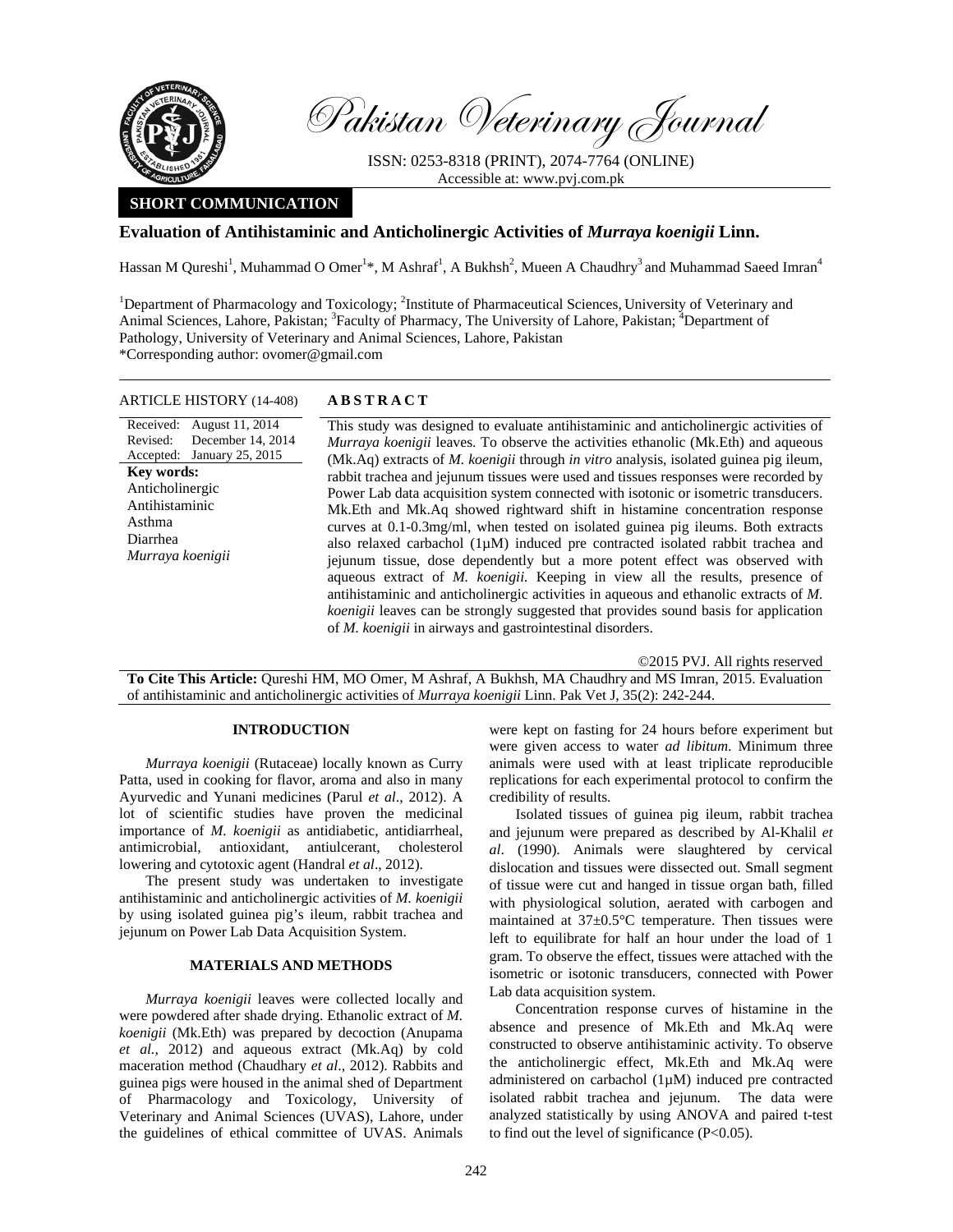### **RESULTS AND DISCUSSION**

When tested on isolated guinea pig ileums, Mk.Eth and Mk.Aq showed dose dependent (0.1-0.3 mg/ml) rightward shift in histamine concentration response curves (Fig. 1). A dose dependent inhibitory effect was shown by Mk.Eth and Mk.Aq when tested on carbachol (1µM) induced pre contracted isolated rabbit trachea. Both extracts completely relaxed trachea on same dose 3mg/ml with EC<sub>50</sub> value 0.77 mg/ml (0.62-0.96, 95% CI) and 0.19 mg/ml (0.07-0.51) (Fig. 2A). When tested on isolated rabbit jejunum, Mk.Eth and Mk.Aq showed concentration dependent inhibition of carbachol (1µM) induced contractions in isolated rabbit jejunum and complete relaxation was noted at the dose of 10 and 5 mg/ml with  $EC_{50}$  value 2.76 mg/ml (1.96-3.97) and 1.46 mg/ml (0.96-2.21) respectively (Fig. 2B).

In the view of aim of present study, the ethanolic (Mk.Eth) and aqueous extracts of *M. koenigii* (Mk.Aq) were subjected to pharmacological investigation for possible antihistaminic and anticholinergic activities. To evaluate antihistaminic activity, histamine concentration response curves were constructed in the absence and presence of Mk.Eth and results showed a rightward shift of histamine concentration response curve indicates the presence of antihistaminic activity in ethanolic extract of *M. koenigii* similar to of antihistaminic effect of ethanolic extract of *Embelia ribes,* as previously reported by Anupama *et al.* (2012). Antihistaminic results of ethanolic extract of *M. koenigii* were also found analogous to results of polyherbal formulation, in which *M. koenigii* was used in combination with three (*Solanum xanthocarpum, Aegle marmelos, Caeslpinia bonduc*) plants (Sachin *et al.,*  2010). Presence of antihistaminic effect was further strengthened when comparable antihistaminic results were shown by Mk.Aq.

Carbachol binds to muscarinic receptors to express its cholinergic effects and to get its antagonistic effects extract have to compete for the same receptors (Brown and Laiken, 2011). So when subjected to charbachol (1 µM) induced contractions in isolated rabbit tracheal tissue, Mk.Eth showed a dose dependent inhibition (0.01- 3mg/ml), indicates the presence of anticholinergic effect in ethanolic extract of *M. koenigii*. Whereas Mk.Aq also relaxed the pre contracted tracheal tissue at the same does (3mg/ml) but with more suppression of curve as compare to Mk.Eth, raised the assumption that perhaps aqueous extract contain more potent anticholinergic constituent(s). This hypothesis was strongly supported by the results, when extracts were tested on isolated rabbit jejunum, where Mk.Aq completely relaxed tracheal tissue at earlier does (5mg/ml) than Mk.Eth (10mg/ml).

Among inflammatory mediators, histamine has important role. It acts as mucus production inducer and significantly contributes to bronchial obstruction (Shioya *et al*., 2004). Secondly, cholinergic activation can cause bronchoconstriction (Rehman *et al*., 2012) and also responsible for hyperactive GI disorders like diarrhea and abdominal cramps (Chaudhary *et al*., 2012). So the present study provides sound basis for application of *M. koenigii* in airways and gastrointestinal disorders. Keeping in view the results it can be strongly suggested that further work regarding isolation of the constituents and determining the mechanism of action may be a good addition in future.



Fig. 1: Concentration response curves of histamine in the absence and presence of (A) ethanolic (Mk.Eth) and (B) aqueous (Mk.Aq) extract of *M. koenigii* on isolated guinea pig ileum.



**Fig. 2:** Dose dependent inhibitory effect of ethanolic (Mk.Eth) and aqueous (Mk.Aq) extracts of *M. koenigii* on carbachol (1µM) induced contractions in isolated rabbit (A) trachea and (B) jejunum.